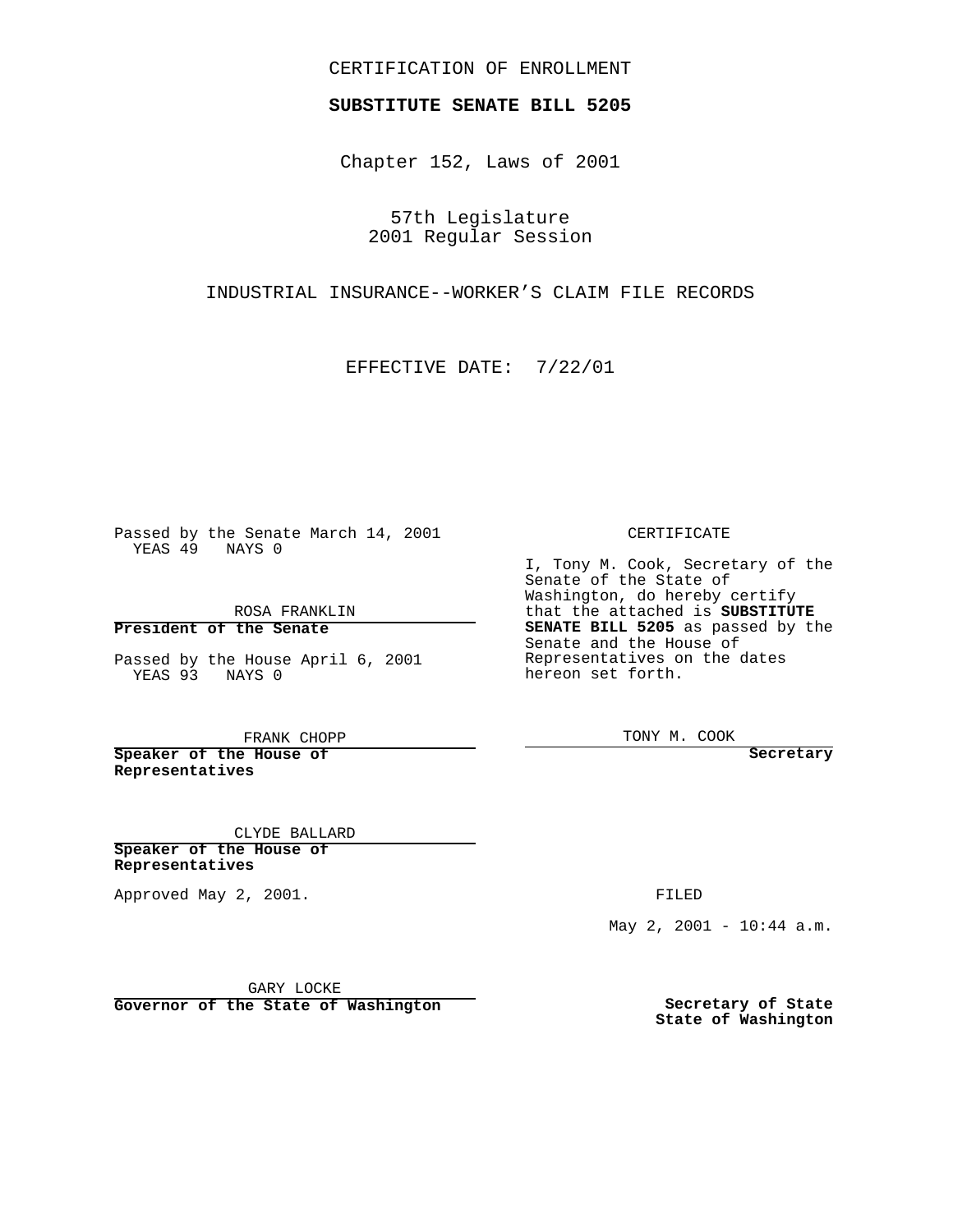## **SUBSTITUTE SENATE BILL 5205** \_\_\_\_\_\_\_\_\_\_\_\_\_\_\_\_\_\_\_\_\_\_\_\_\_\_\_\_\_\_\_\_\_\_\_\_\_\_\_\_\_\_\_\_\_

\_\_\_\_\_\_\_\_\_\_\_\_\_\_\_\_\_\_\_\_\_\_\_\_\_\_\_\_\_\_\_\_\_\_\_\_\_\_\_\_\_\_\_\_\_

Passed Legislature - 2001 Regular Session

**State of Washington 57th Legislature 2001 Regular Session**

**By** Senate Committee on Labor, Commerce & Financial Institutions (originally sponsored by Senators Prentice, Winsley, Fairley and T. Sheldon)

READ FIRST TIME 02/12/01.

1 AN ACT Relating to providing information for independent medical 2 examinations; and amending RCW 51.14.120 and 51.36.070.

3 BE IT ENACTED BY THE LEGISLATURE OF THE STATE OF WASHINGTON:

4 **Sec. 1.** RCW 51.14.120 and 1993 c 122 s 2 are each amended to read 5 as follows:

 (1) The self-insurer shall provide, when authorized under RCW 51.28.070, a copy of the employee's claim file at no cost within fifteen days of receipt of a request by the employee or the employee's 9 representative, and shall provide the physician performing an examination with all relevant medical records from the worker's claim file, but only to the extent required of the department under RCW 12 51.36.070. If the self-insured employer determines that release of the claim file to an unrepresented worker in whole or in part, may not be in the worker's best interests, the employer must submit a request for denial with an explanation along with a copy of that portion of the claim file not previously provided within twenty days after the request from the worker. In the case of second or subsequent requests, a reasonable charge for copying may be made. The self-insurer shall provide the entire contents of the claim file unless the request is for